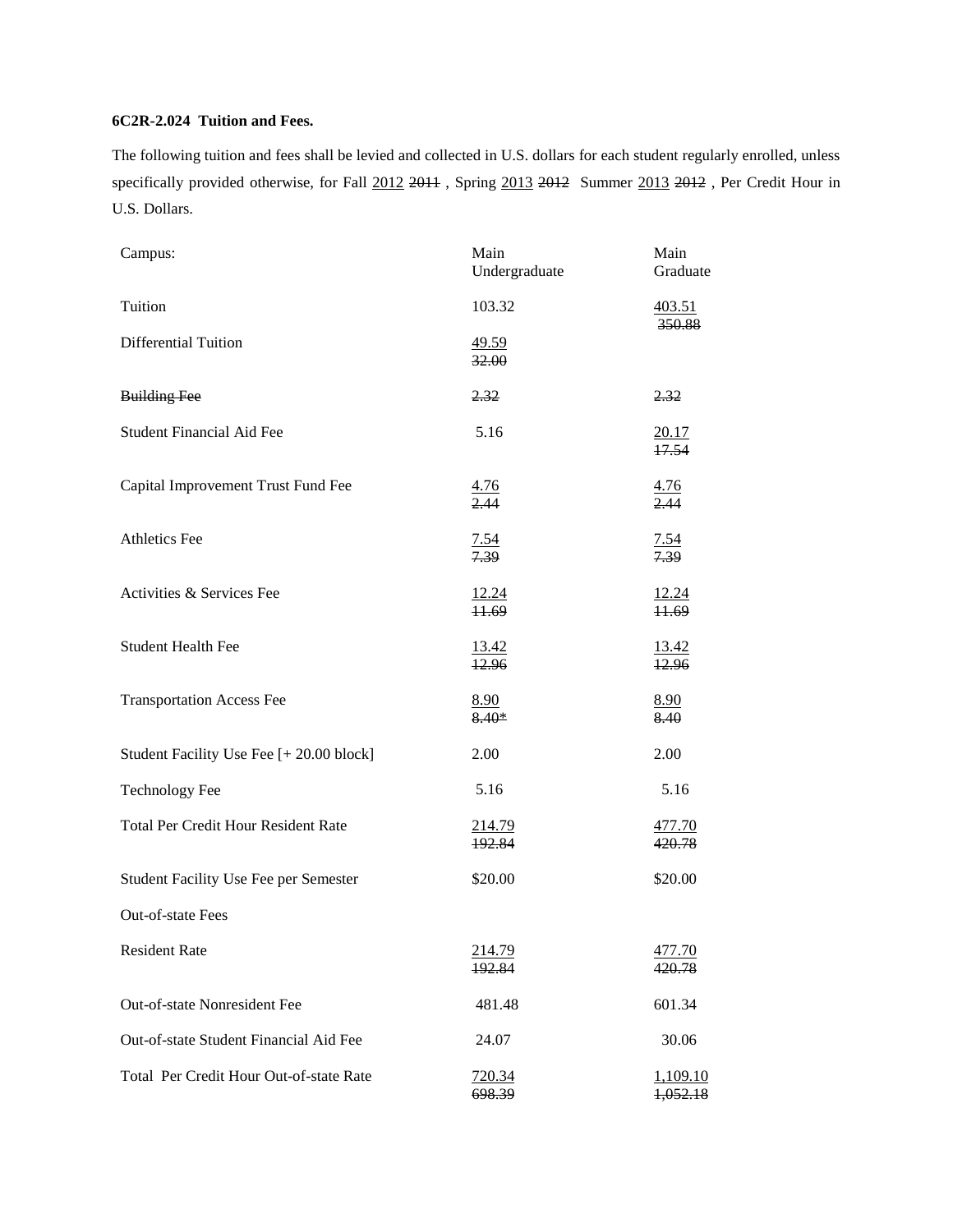| Student Facility Use Fee Per Semester          | \$20.00                     |
|------------------------------------------------|-----------------------------|
| Campus - Main - Law                            |                             |
| Tuition                                        | 573.68<br>531.19            |
| <b>Building Fee</b>                            | 2.32                        |
| <b>Student Financial Aid Fee</b>               | <u>28.68</u><br>26.55       |
| Capital Improvement Trust Fund Fee             | <u>4.76</u><br>2.44         |
| <b>Athletic Fee</b>                            | <u>7.54</u><br>7.39         |
| Activities & Service Fee                       | 12.24<br>11.69              |
| <b>Student Health Fee</b>                      | 13.42<br>12.96              |
| <b>Transportation Access Fee</b>               | 8.90<br>8.40                |
| <b>Student Facility Use Fee</b>                | 2.00                        |
| <b>Technology Fee</b>                          | 5.16                        |
| <b>Total Per Credit Hour Resident Rate</b>     | <u>656.38</u><br>610.10     |
| <b>Student Facilities Use Fee Per Semester</b> | \$20.00                     |
| Out-of-state Fees Assessed:                    |                             |
| <b>Resident Rate</b>                           | 656.38<br><del>610.10</del> |
| Out-of-state Tuition                           | <u>635.31</u><br>621.03     |
| Out-of-state Student Financial Aid Fee         | 31.76<br>31.05              |
| <b>Total Out-of-state Rate</b>                 | 1,323.45<br>1,262.18        |
| Student Facility Use Fee Per Semester          | \$20.00                     |

\$20.00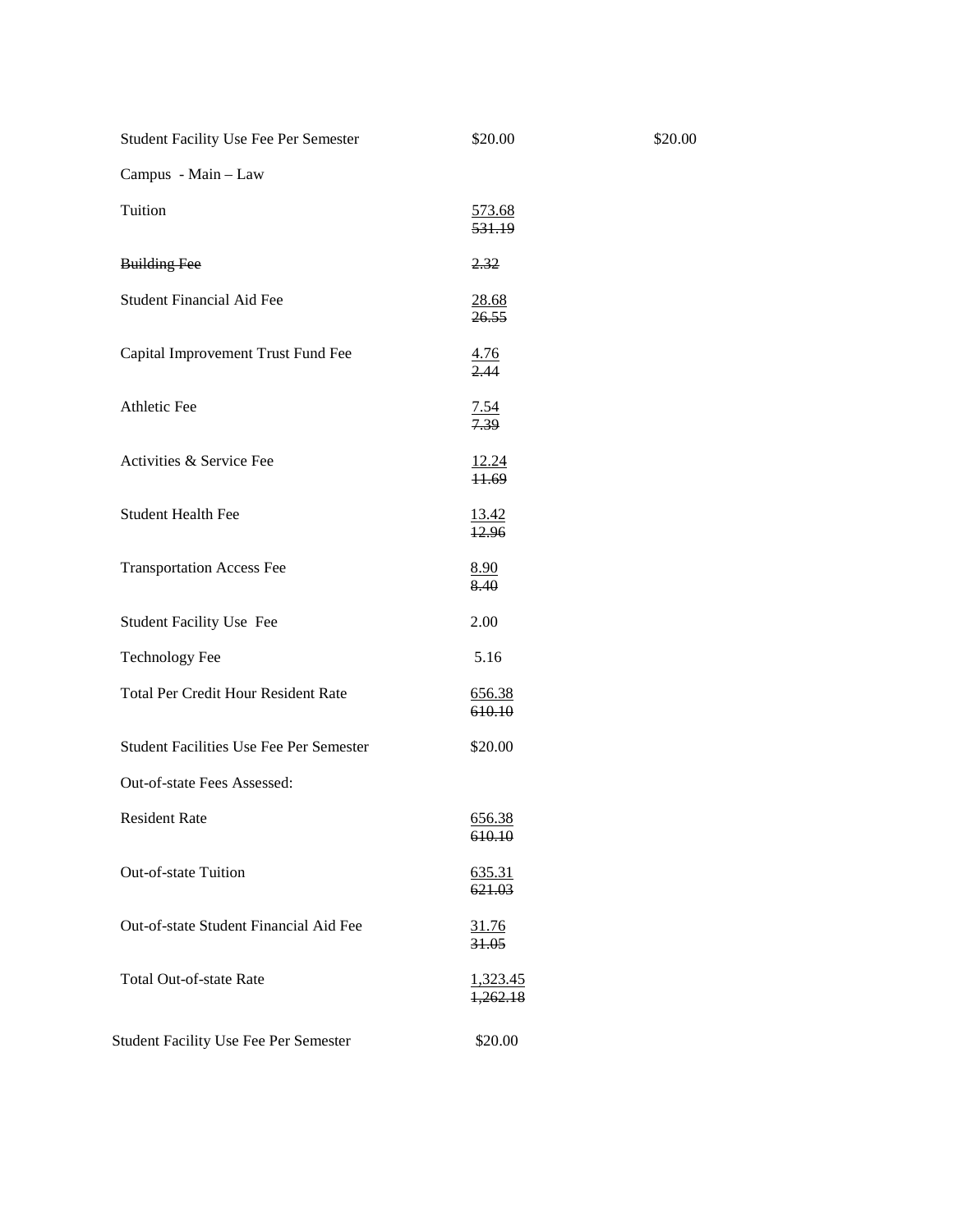| Campus:                                             | Panama City<br>Undergraduate | Panama City<br>Graduate |  |
|-----------------------------------------------------|------------------------------|-------------------------|--|
| Tuition                                             | 103.32                       | 403.51<br>350.88        |  |
| <b>Differential Tuition</b>                         | 49.59<br>32.00               |                         |  |
| <b>Building Fee</b>                                 | $-2.32$                      | 2.32                    |  |
| <b>Student Financial Aid Fee</b>                    | 5.16                         | 20.17<br>17.54          |  |
| Capital Improvement Trust Fund Fee                  | $\frac{4.76}{2.44}$          | 4.76<br>2.44            |  |
| <b>Athletics Fee</b>                                | 0.69                         | 0.69                    |  |
| Activities & Services Fee                           | 9.41                         | 9.41                    |  |
| <b>Student Health Fee</b>                           | 0.00                         | 0.00                    |  |
| <b>Technology Fee</b>                               | 5.16                         | 5.16                    |  |
| <b>Total Resident Rate</b>                          | 180.79<br>160.50             | 443.70<br>388.44        |  |
| Out-of-state Fees Assessed:<br><b>Resident Rate</b> | 180.79<br>160.50             | 443.70<br>388.44        |  |
| Out-of-state Fee                                    | 481.48                       | 601.34                  |  |
| Out-of-state Student Financial Aid Fee              | 24.07                        | 30.06                   |  |
| Total Out-of-state Rate                             | 686.34<br>666.05             | 1,075.10<br>1,019.84    |  |
|                                                     |                              |                         |  |

| Campus:              | Sarasota       | Sarasota         |
|----------------------|----------------|------------------|
|                      | Undergraduate  | Graduate         |
| Tuition              | 103.32         | 403.51<br>350.88 |
| Differential Tuition | 49.59<br>32.00 |                  |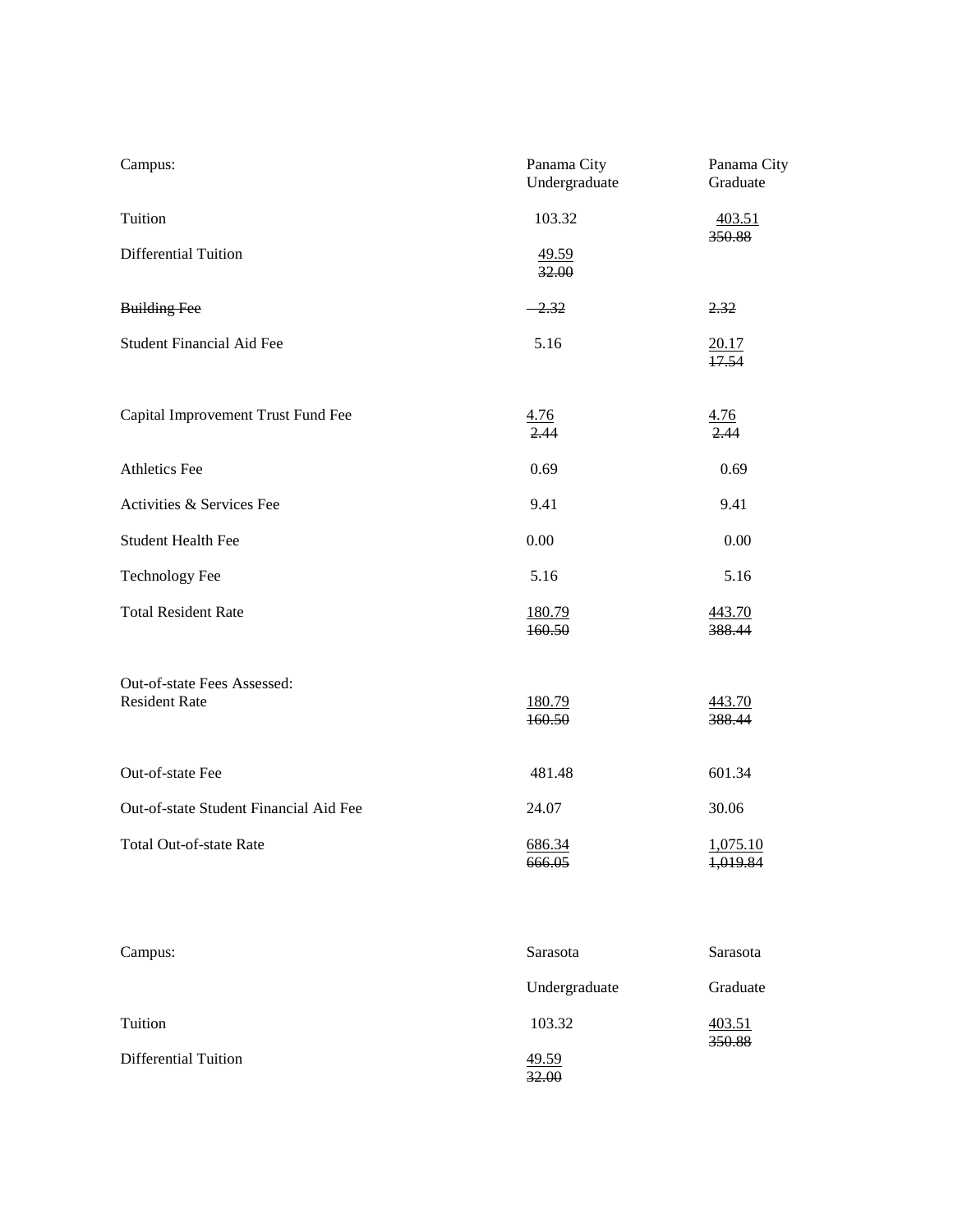| <b>Building Fee</b>                    | 2.32                    | 2.32                    |
|----------------------------------------|-------------------------|-------------------------|
| <b>Student Financial Aid Fee</b>       | 5.16                    | 20.17<br>17.54          |
| Capital Improvement Trust Fund Fee     | $\frac{4.76}{2.44}$     | $\frac{4.76}{2.44}$     |
| <b>Athletics Fee</b>                   | 0.69                    | 0.69                    |
| Activities & Services Fee              | 11.69                   | 11.69                   |
| Technology Fee                         | 5.16                    | 5.16                    |
| <b>Total Resident Rate</b>             | 193.51<br>162.48        | 456.42<br>401.16        |
| Out-of-state Fees Assessed:            |                         |                         |
| <b>Resident Rate</b>                   | <u>193.51</u><br>173.22 | $\frac{404.42}{390.72}$ |
| Out-of-state Fee                       | 481.48                  | 601.34                  |
| Out-of-state Student Financial Aid Fee | 24.07                   | 30.06                   |
| <b>Total Out-of-state Rate</b>         | 699.06<br>668.33        | 1,087.82<br>1,022.12    |

| Campus:                            | Medicine               |
|------------------------------------|------------------------|
| State Fees Assessed:               |                        |
| <b>Tuition Fee</b>                 | 19,943.16<br>18,465.89 |
| <b>Building Fee</b>                | 92.80                  |
| Student Financial Aid Fee          | 997.15<br>923.29       |
| Capital Improvement Trust Fund Fee | 190.40                 |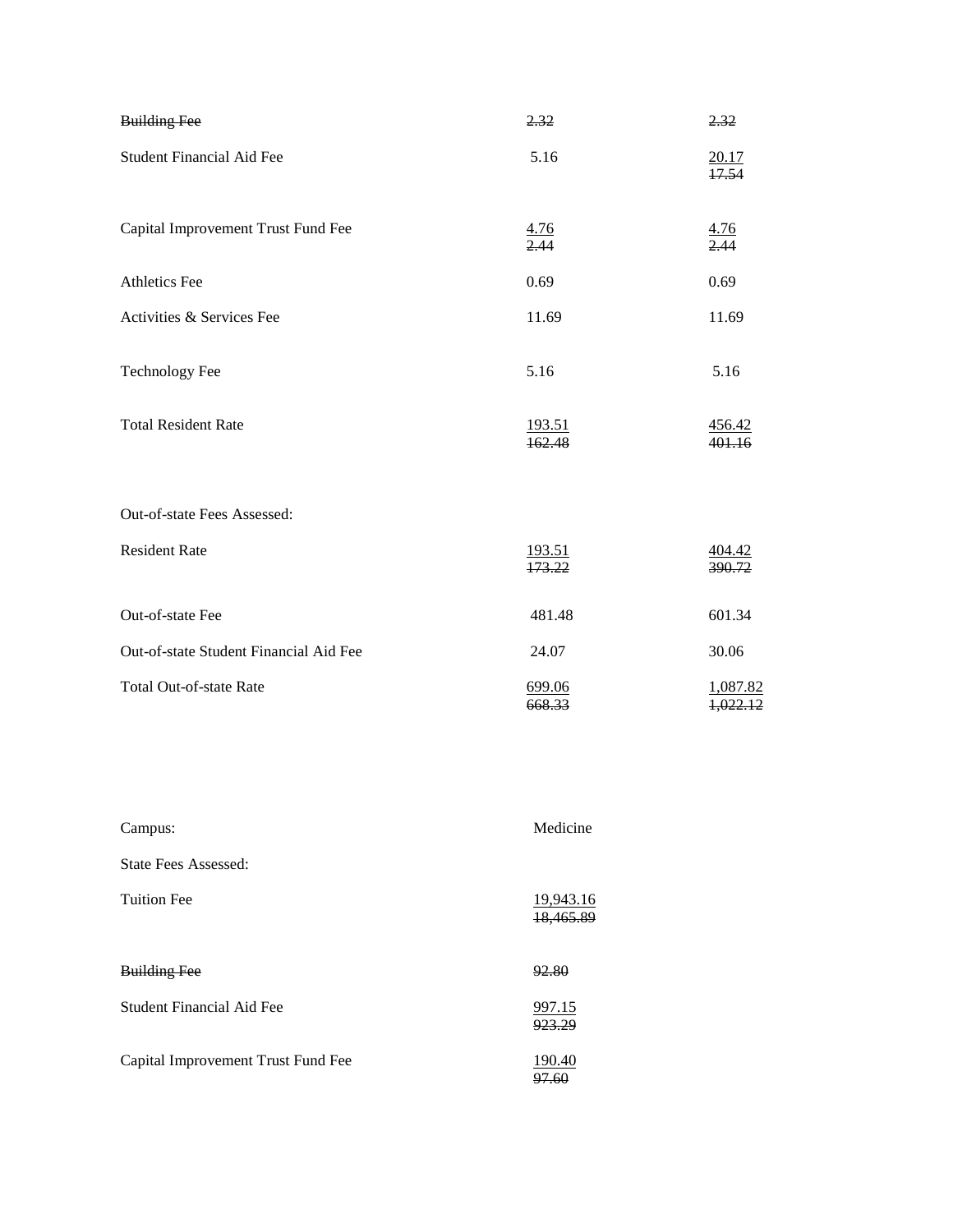| <b>Athletics Fee</b>                          | <u>271.44</u><br>266.04       |
|-----------------------------------------------|-------------------------------|
| Activities & Services Fee                     | <u>446.64</u><br>420.84       |
| <b>Student Health Fee</b>                     | <u>483.12</u><br>466.56       |
| <b>Student Facility Use Per Credit Hour</b>   | \$72.00                       |
| <b>Technology Fee</b>                         | 185.76                        |
| <b>Transportation Access</b>                  | 320.40<br>302.40              |
| <b>Student Facility Uses Fee Per Semester</b> | \$40.00                       |
| <b>Total Resident Rate</b>                    | <u>22,944.07</u><br>21,333.18 |
| Out-of-state Fees Assessed:                   |                               |
| <b>Resident Rate</b>                          | <u>22,944.07</u><br>21,333.18 |
| Out-of-state Fee                              | 32,905.90                     |
| Out-of-state Student Financial Aid Fee        | 1,645.29                      |
| Total Out-of-State Fee                        | 57,495.26<br>55.884.37        |

Building and Capital Improvement Fee: Note these are now merged

College of Medicine Notes:

Because of the variances explained below, the actual amount charged a particular student may vary based upon actual credit hours since a few fees are not charged as block fees. Also, for Medical students, some years the program may include more than two semesters which may overlap academic years.

When the FSU College of Medicine was established, the Tuition, Building, Capital Improvement, & Financial Aid Fees were established based on 40 credit hours per block year and have not changed. Local fees (Athletics, A&S, Health) are estimated at 36 credit hours per block year, but assessed on actual hours and semesters enrolled.

Transportation Access, Student Facilities Use Fee and Technology Fees are assessed on a per credit hour basis in which the students are actually enrolled for each semester, and not at block rates. The SFUF is \$20/semester plus